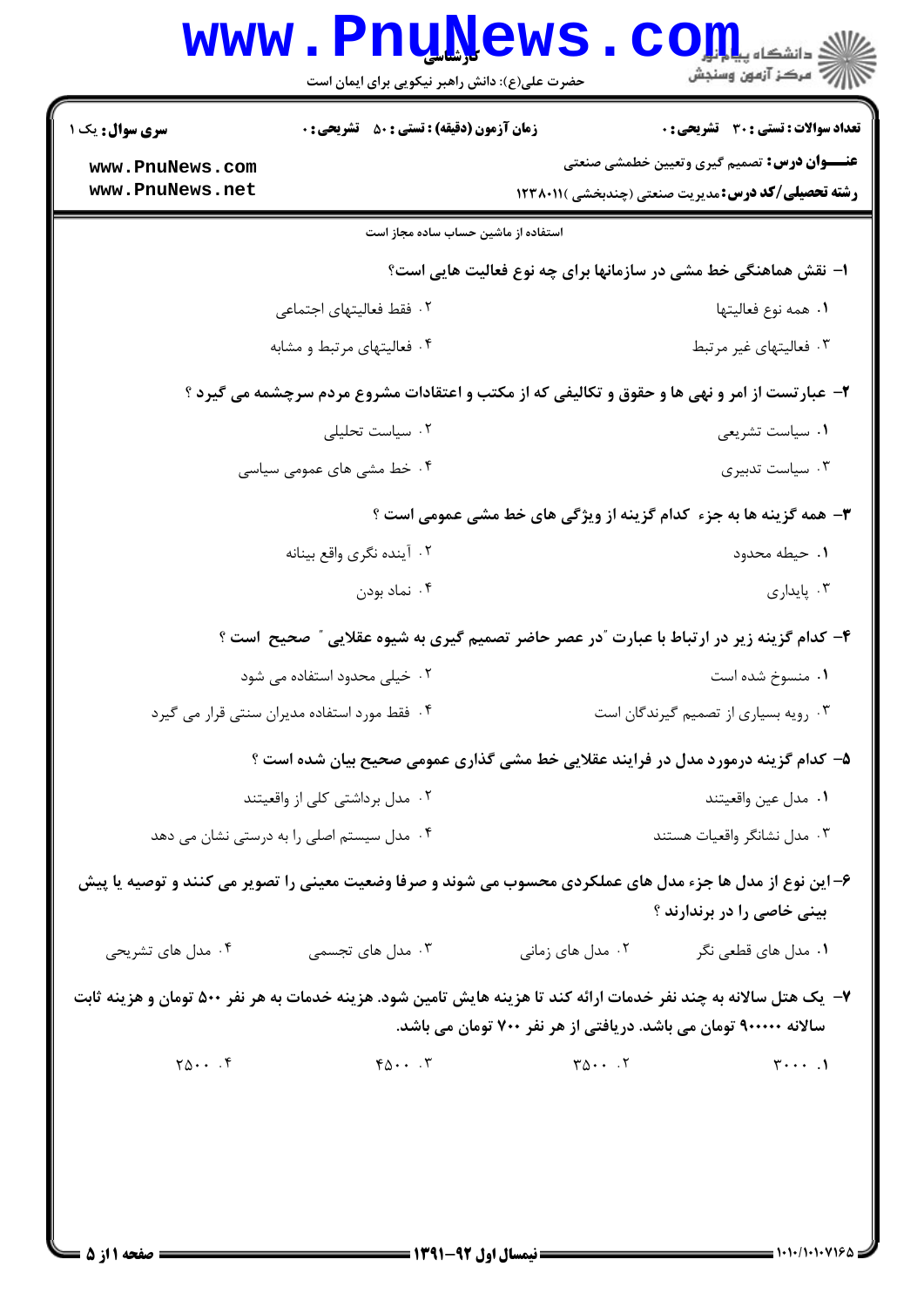## **www.PnuNews.com** ||// مرکز آزمون وسنجش

حضرت علی(ع): دانش راهبر نیکویی برای ایمان است

تعداد سوالات : تستى : 30 - تشريحي : 0

**زمان آزمون (دقیقه) : تستی : ۵۰ تشریحی : 0** 

**سری سوال : ۱ یک** 

**عنـــوان درس:** تصمیم گیری وتعیین خطمشی صنعتی

**رشته تحصیلی/کد درس:**مدیریت صنعتی (چندبخشی )۱۲۳۸۰۱۱ (

www.PnuNews.com www.PnuNews.net

۸– با توجه به اطلاعات سود برآورد شده برای خط مشی های مختلف در جدول زیر ،بهترین خط مشی کدام ًمی باشد؟

| شرايط محيطى | جمعیت کم         | جمعيت متوسط   | جمعیت زیاد   |
|-------------|------------------|---------------|--------------|
| خط مشی      |                  |               |              |
| الف         | <b>T</b> ****    | 70            | <b>TA</b>    |
|             | 1F               | <b>T</b> **** | $\mathbf{r}$ |
| $\tilde{c}$ | $\lambda \cdots$ | 10            | <b>۳</b>     |
| احتمال وقوع | $\cdot$ /1       | $\cdot$ /۴    | ۱۵ ۰         |

۴. خط مشي الف و ج ۰۲ خط مشی ب ۰۳ خط مشي ج **۱**. خط مشے<sub>،</sub> الف

۹- کدام گزینه زیر از مراحل طراحی نظام خط مشی گذاری عمومی است ؟

۲. تصمیم گیری عقلایی ۰۱ تصمیم گیری مقطعی ۰۳ تصمیم گیری مخاطره آمیز ۰۴ شناخت و درجه بندی ارزش ها بر اساس اولویت

**۰۱- مدل تغیرات جزئی ،خط مشی گذاری را به صورت کدام فرایند زیر مطرح می کند؟** 

- ۰۲ فرایندی تدریجی ۰۱ فرایندی یک باره
- ۰۴ فرایندی جامع و آنی ۰۳ فرایندی یک باره یا تدریجی

11- كدام عبارت زير درمورد مدل رضايت بخش صحيح است؟

٢. طريقي كاملا جدا از فرايند عقلايي تصميم گيري است ۰۱ به دنبال بهترین راه حل در همه شرایط است ۰۴ براساس نوعی تعقل و استدلال استوار است ۰۳ کوششی در جهت احتراز از آرمان گرایی عملی است

1۲- کدام گزینه به عنوان مبنای مدل اکتشافی - ابداعی محسوب می شود ؟

۰۴ استنباط های ریاضی ۰۳ استنباط استقرایی ۰۲ قوانین ریاضی ٠١ استنباط قياسى

١٣- كدام نوع قدرت بر اين پايه استوار است كه نظام اجتماعي مقدس و قابل احترام است وبايد از آن تبعيت و اطاعت كرد ؟

۰۲ قدرت سنتی ۰۱ قدرت ناشی از موهبت الهی ۴. قدرت ناشی از تخصص ۰۳ قدرت ناشی از قانون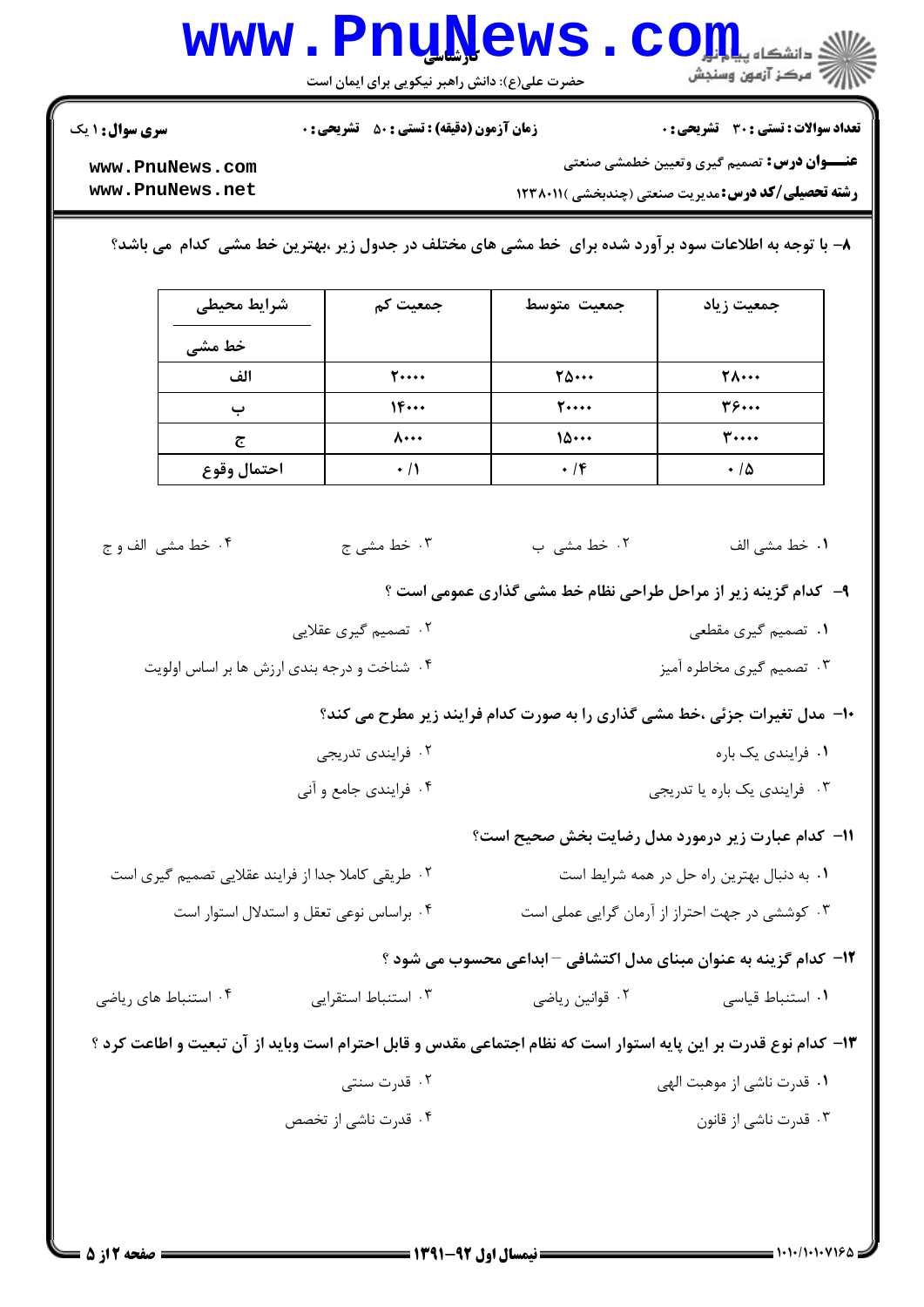|                                                                                                                                                                 | حضرت علی(ع): دانش راهبر نیکویی برای ایمان است      | د دانشکاه پ <b>یا با تار</b><br>7' مرڪز آزمون وسنڊش                                                             |  |  |
|-----------------------------------------------------------------------------------------------------------------------------------------------------------------|----------------------------------------------------|-----------------------------------------------------------------------------------------------------------------|--|--|
| <b>سری سوال : ۱ یک</b>                                                                                                                                          | <b>زمان آزمون (دقیقه) : تستی : 50 ٪ تشریحی : 0</b> | <b>تعداد سوالات : تستی : 30 ٪ تشریحی : 0</b>                                                                    |  |  |
| www.PnuNews.com<br>www.PnuNews.net                                                                                                                              |                                                    | <b>عنـــوان درس:</b> تصمیم گیری وتعیین خطمشی صنعتی<br><b>رشته تحصیلی/کد درس:</b> مدیریت صنعتی (چندبخشی )۱۲۳۸۰۱۱ |  |  |
|                                                                                                                                                                 |                                                    | <b>۱۴</b> - به طور کلی چه موقع قدرت مشروعیت پیدا می کند؟                                                        |  |  |
|                                                                                                                                                                 | ۰۲ وقتی ناشی از تخصص باشد                          | ٠١ وقتى قانونى باشد                                                                                             |  |  |
| ۰۴ وقتی خواص جامعه قدرت را بپذیرند                                                                                                                              |                                                    | ۰۳ وقتی افراد قدرت را بپذیرند                                                                                   |  |  |
| ۱۵– خط مشی گذاری و اتخاذ تصمیمات تعیین کننده در جامعه به وسیله کدام گروه زیر انجام می شود به طوریکه سایر طبقات<br>در این میان نقش پیرو و شنونده خاموش را دارند؟ |                                                    |                                                                                                                 |  |  |
| ۰۴ نخبگان پيرو                                                                                                                                                  | ۰۳ طبقه حاکم                                       | ۰۱ طبقه ثروتمند<br>۰۲ طبقه متنفذ و نخبگان                                                                       |  |  |
|                                                                                                                                                                 |                                                    | ۱۶– کدام گزینه درمورد گروههای ذی نفوذ صحیح است؟                                                                 |  |  |
|                                                                                                                                                                 |                                                    | ۰۱ اغلب جزو ساختار رسمی دولت به شمار می آیند                                                                    |  |  |
|                                                                                                                                                                 |                                                    | ۰۲ اغلب جزو مقامات ارشد دولتی محسوب می شوند                                                                     |  |  |
|                                                                                                                                                                 |                                                    | ۰۳ در کار خط مشی گذاری عمومی آثار جزئی بر جای می گذارند                                                         |  |  |
|                                                                                                                                                                 |                                                    | ۰۴ در کار خط مشی گذاری عمومی آثار تعیین کننده ای به جا می گذارند                                                |  |  |
|                                                                                                                                                                 |                                                    | ۱۷– کدام گزینه از گروه های ذی نفوذ محض می باشند؟                                                                |  |  |
|                                                                                                                                                                 | ۰۲ انجمن های صنفی                                  | ۰۱ تشکل های مذهبی                                                                                               |  |  |
|                                                                                                                                                                 | ۴ . انجمن های که صرفاً کار سیاسی انجام می دهند     | ۰۳ انجمن های علمی                                                                                               |  |  |
|                                                                                                                                                                 |                                                    | 18– كدام گزينه صحيح مي باشند؟                                                                                   |  |  |
|                                                                                                                                                                 |                                                    | ۰۱ مدیران عالی قوه مقننه در مرکز مدل گردونه ای قرار دارند                                                       |  |  |
|                                                                                                                                                                 |                                                    | ۰۲ در مدل گردونه ای هشت مرجع و سازمان در خط مشی گذاری موثرند                                                    |  |  |
|                                                                                                                                                                 |                                                    | ۰۳ در صورتی که قرار باشد مدل گردونه ای  با وضعیت کشورمان تطبیق یابد باید در اجزای آن تجدید نظر شود .            |  |  |
|                                                                                                                                                                 |                                                    | ۰۴ مدل گردونه ای خط مشی گذاری با تجدید نظردر اجزای آن ممکن است قابل تطبیق با وضعیت کشورمان نباشد                |  |  |
| ۱۹- هدف از اعمال فشار و کنترل واحد های دولتی در کدام خط مشی زیر جهت دادن به عملکرد جمعی است و احتمال اعمال<br>فشار از سوی دولت کم است؟                          |                                                    |                                                                                                                 |  |  |
|                                                                                                                                                                 | ۰۲ خط مشی های سیاسی                                | ۰۱ خط مشی های توزیعی                                                                                            |  |  |
|                                                                                                                                                                 | ۰۴ خط مشی های توزیع مجدد                           | ۰۳ خط مشی های باز دارنده                                                                                        |  |  |
| ۲۰- نقش اصلی در خط مشی گذاری عمومی بر عهده کدام مورد زیر است؟                                                                                                   |                                                    |                                                                                                                 |  |  |
| ۰۴ قوه قضائيه                                                                                                                                                   | ۰۳ قوه مقننه                                       | ۰۲ رهبری<br>١. قوه مجريه                                                                                        |  |  |
|                                                                                                                                                                 |                                                    |                                                                                                                 |  |  |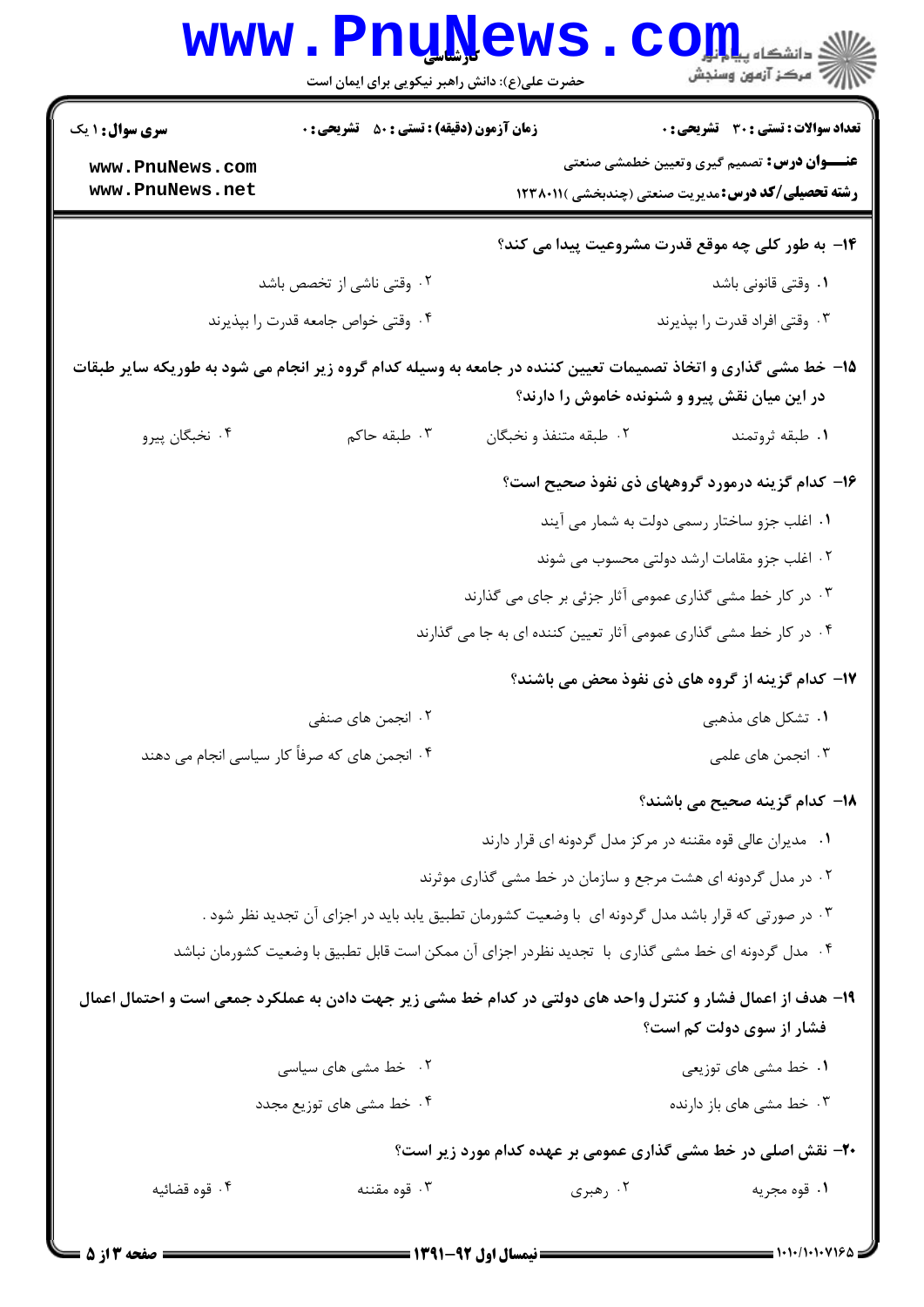| <b>WWW</b>                                                                             | <b>FUUNEWS</b><br>حضرت علی(ع): دانش راهبر نیکویی برای ایمان است                             | د دانشکاه پ <b>یا یا بار</b><br>د<br>رآ مرکز آزمون وسنجش                                                        |  |  |
|----------------------------------------------------------------------------------------|---------------------------------------------------------------------------------------------|-----------------------------------------------------------------------------------------------------------------|--|--|
| <b>سری سوال : ۱ یک</b>                                                                 | <b>زمان آزمون (دقیقه) : تستی : 50 ٪ تشریحی : 0</b><br>تعداد سوالات : تستي : 30 ٪ تشريحي : 0 |                                                                                                                 |  |  |
| www.PnuNews.com<br>www.PnuNews.net                                                     |                                                                                             | <b>عنـــوان درس:</b> تصمیم گیری وتعیین خطمشی صنعتی<br><b>رشته تحصیلی/کد درس:</b> مدیریت صنعتی (چندبخشی )۱۲۳۸۰۱۱ |  |  |
|                                                                                        |                                                                                             | <b>۲۱</b> - قوه قضائیه از چه طریقی بر خط مشی گذاری عمومی تاثیر می گذارد؟                                        |  |  |
| ۰۲ تهیه و تفسیر و نقد قوانین                                                           |                                                                                             | ٠١. تهيه لوايح قضايي و نظارت بر قانوني بودن آيين نامه ها                                                        |  |  |
| ۰۴ وضع سیاستهای اجتماعی و اجرای تصویب نامه ها                                          |                                                                                             | ۰۳ تایید و تصویب و ارائه اطلاعات و داده ها                                                                      |  |  |
| ۲۲- سازمانهای بزرگ اداری از چه طریقی در تعیین خط مشی ها بر وفق نظرات خود نفوذ می کنند؟ |                                                                                             |                                                                                                                 |  |  |
| ۰۲ ازطریق روابط با سازمان های دیگر                                                     |                                                                                             | ٠١. از طريق مقامات ارشد                                                                                         |  |  |
| ۰۴ اتکا به قوانین و مصوباتی که بر پا دارنده آنهاست                                     |                                                                                             | ۰۳ از طریق تصمیمات گروهی سازمانی                                                                                |  |  |
|                                                                                        |                                                                                             | ۲۳- کدام گزینه درمورد الگوی اقتضایی خط مشی گذاری عمومی صحیح است؟                                                |  |  |
|                                                                                        | ۰۲ پلی بین نظریه ها و شرایط واقعی ایجاد می کند                                              | ۰۱ باعث جدایی نظریه و عمل می شود                                                                                |  |  |
|                                                                                        | ۰۴ پلی بین نظریه ها و مدل ها ایجاد می کند                                                   | ۰۳ ناشی از تفکر استقرایی است                                                                                    |  |  |
| ۲۴- کدام گزینه از ویژگی های مدل اقماری خط مشی گذاری عمومی است؟                         |                                                                                             |                                                                                                                 |  |  |
|                                                                                        | ۰۲ بسیار مکانیکی و ایستا است                                                                | ٠١ فراگيري آن نسبتاً خوب است                                                                                    |  |  |
| ۰۴ برخورد منعطف با شرايط محيطى ندارد                                                   |                                                                                             | ۰۳ مسائل محیطی را در نظر ندارد                                                                                  |  |  |
|                                                                                        |                                                                                             | <b>۲۵</b> - مدل تلفیقی در خط مشی گذاری عمومی چه مدلی است ؟                                                      |  |  |
|                                                                                        | ۰۲ به اندازه شیوه تغییرات جزئی محدود است                                                    | ٠١. به اندازه شيوه عقلايي دقيق است                                                                              |  |  |
| ۰۴ به اندازه شیوه تغییرات جزئی محتاط نیست                                              |                                                                                             | ۰۳ به اندازه شیوه عقلایی تحول گراست                                                                             |  |  |
|                                                                                        |                                                                                             | ۲۶- کدام گزینه نقش اصلی را در جریان خط مشی از جریانات خط مشی گذاری در مدل جریان ها – دریچه ها ایفا می کند؟      |  |  |
| ۰۴ نمایندگان مجلس                                                                      | ۰۳ اهل فن و محققان                                                                          | ۰۲ مقامات عالی کشور<br>۰۱ گروه های مطبوعاتی                                                                     |  |  |
|                                                                                        |                                                                                             | <b>۲۷- کدام گزینه در مورد ارزشها صحیح بیان شده است؟</b>                                                         |  |  |
|                                                                                        |                                                                                             | ۰۱ ارزشها در طول زندگی شکل می گیرند                                                                             |  |  |
|                                                                                        |                                                                                             | ۰۲ انسانها ارزشها را با مشورت و شور به دست می آورند                                                             |  |  |
|                                                                                        |                                                                                             | ۰۳ ارزشها یکباره و در اوان کودکی شکل می گیرند                                                                   |  |  |
|                                                                                        |                                                                                             | ۰۴ ارزشها قابل تقویت و یا تضعیف به وسیله آموزشهای فرهنگی نمی باشند                                              |  |  |
|                                                                                        |                                                                                             | <b>۲۸</b> - در معیارهایی که مبتنی بر تعقل ارزشی هستند :                                                         |  |  |
|                                                                                        | ۰۲ جنبه اجتماعی مقدم بر جنبه فرهنگی است.                                                    | ٠١ جنبه علمي مقدم بر جنبه كاربردي و مادي است.                                                                   |  |  |
|                                                                                        | ۰۴ جنبه اخلاقی مقدم بر جنبه کاربردی و مادی است.<br>.                                        | ۰۳ جنبه اخلاقی مقدم بر جنبه دینی است.                                                                           |  |  |